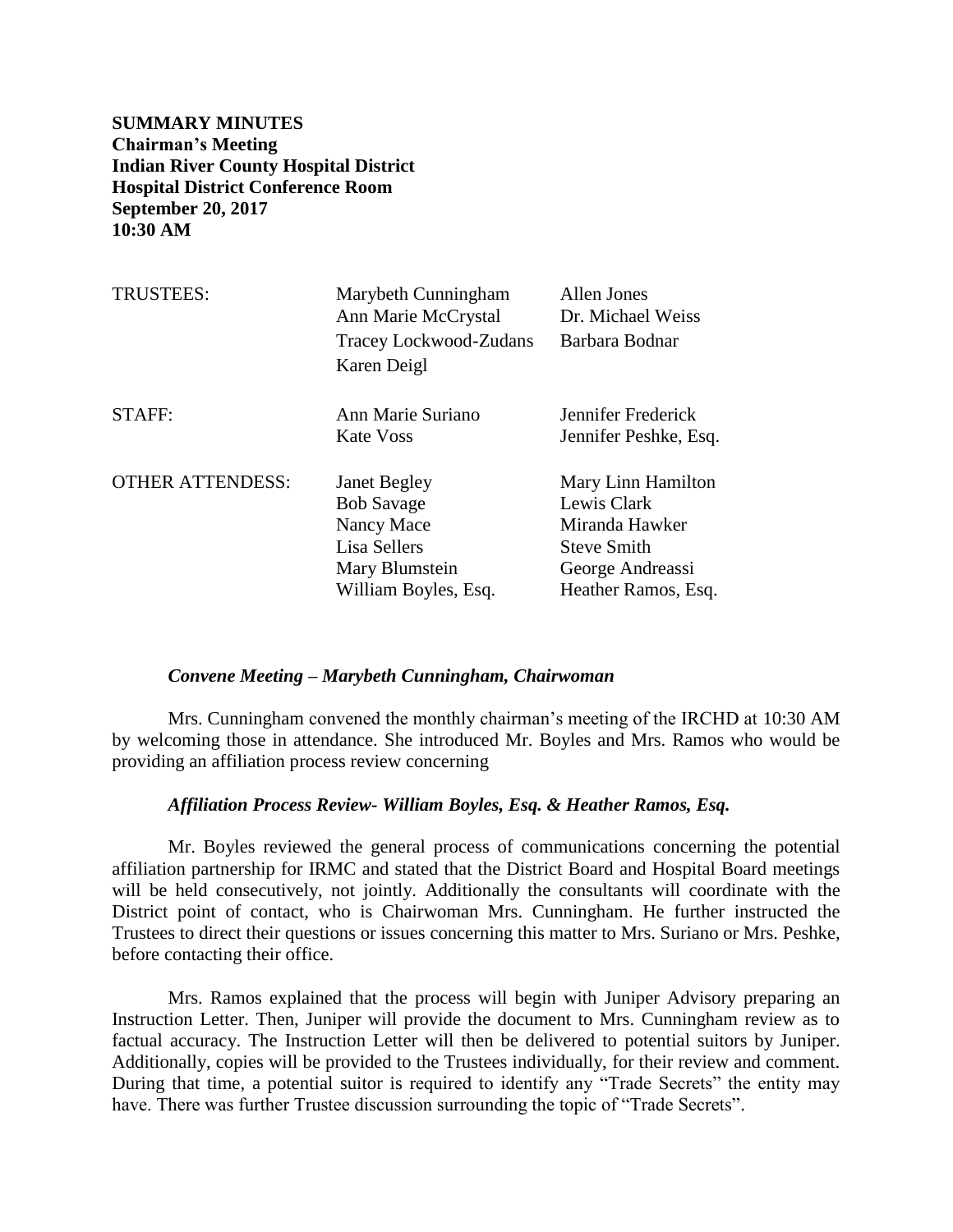Chairman's Meeting Minutes September 20, 2017 Page **2** of **4**

Mrs. Ramos explained that before the initial proposals are received, the Trustees and hospital board will determine and select criteria at a public meeting. The criteria will then be provided to Juniper and they will prepare an evaluation of the information. Lastly, after a review of the selected proposals, each board will select its finalist at their own public meeting. She further explained that Juniper recommends that no more than three finalist be selected by each board and there is a potential that both boards will not select the same finalist. In that case, all finalists selected will be reviewed. Additionally, at a meeting open to the public the District Board will discuss and decide if there is any additional information needed from the finalists. This information will be passed on to Juniper by the District Chair and Juniper will prepare any additional questions for the finalists. Juniper will also set a date to receive the final amended proposals.

Mrs. Ramos further discussed the final proposal process. She explained that during this process Juniper will receive the final sealed proposals. The sealed proposals are exempt from the public records law until a notice of an intended decision or until 30 days after opening the proposals pursuant to 119.071 (1)(b)2, Fla. Stat. Mr. Jones questioned if the Board would be required to sign a confidently agreement, to prevent information from being leaked. Mr. Boyle stated that a confidentiality agreement would not be necessary, but the statute will allow the Board time to review these proposals before being made public. Mrs. Ramos advised that by January, the final proposals will be sent to the District Chair and Executive Director who will provide those to the Trustees.

Mrs. Ramos addressed the issue of due diligence regarding the finalists chosen in this process. She explained that once the finalists are chosen, the Trustees will conduct site visits, which will be in compliance with Sunshine law. Juniper recommends that no more than three Trustees and three Board members attend the site visits. Additionally, the finalists will present their proposal to the District Board and Hospital Board at a joint meeting. After the meeting the District and Hospital Board will each select its preferred partner at a subsequent meeting open to the public.

Mrs. Ramos discussed the final steps of the process. She explained that a Letter of Intent will be prepared by the attorneys with input from Juniper. Juniper will then provide the document to the District Chair and the Executive Director for review. The Executive Director will provide copies to the Trustees, individually. Lastly, the District and hospital board will each approve the Letter of Intent at consecutive meetings open to the public. Between February and May, a definitive agreement will be prepared by the attorneys with input from Juniper. Each board chair will review the document and provide additional input. Mrs. Ramos explained that big picture items and concepts will be approved by the Trustee at a subsequent meeting. Further, the Trustees and Hospital Board will each approve the definitive agreement at consecutive meetings open to the public. A closing will occur with a selected partner that satisfies all conditions, once all regulatory filings have been completed.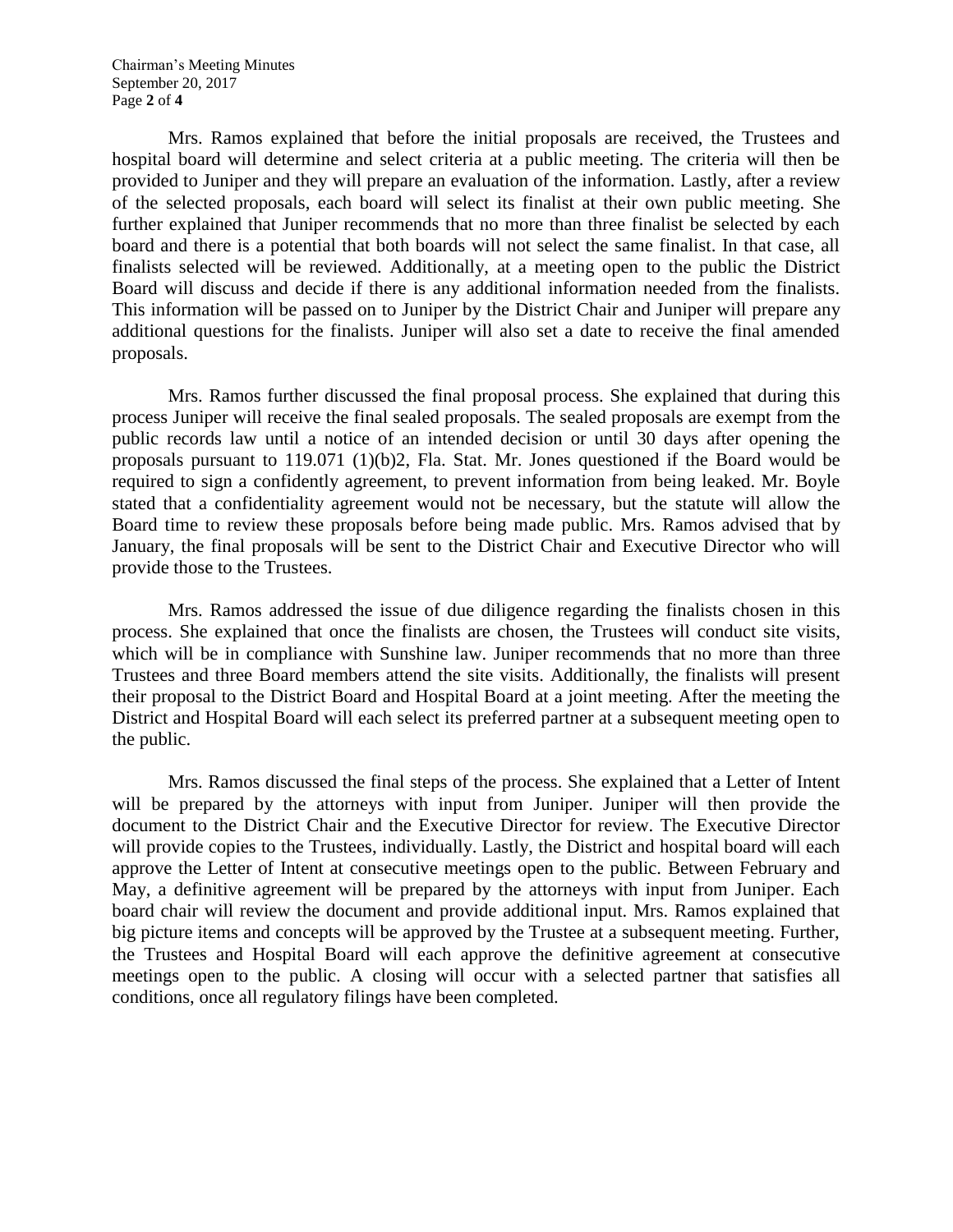Chairman's Meeting Minutes September 20, 2017 Page **3** of **4**

## *Communications Consulting Services Agreement- Ann Marie Suriano*

Mrs. Suriano asked Mr. Boyles and Mrs. Ramos to briefly discuss the proposed consulting services agreement with Jarrad. Mr. Boyles stated that he and Mrs. Ramos have reviewed the document and recommended a few changes, which were approved by Jarrad. Mr. Boyles explained to the Trustees that it would be beneficial for the District and IRMC to utilize the same communications firm, to maintain unity in the communication process. However, he clarified that the District and IRMC would have separate engagement agreements with Jarrad.

There was further Trustee discussion concerning this matter and Mrs. Zudans stated that she has concerns regarding the communication process and feels that she the other Trustees did not have enough time to review the agreement or research Jarrad as an entity. Mrs. Suriano stated that ata prior meeting, the Trustees discussed utilizing having the same communication firm as the hospital, which was Jarrad. Further she stated that Mr. Jones had conducted further due diligence on Jarrad, Mr. Boyles, Mrs. Ramos and Mrs. Peshke reviewed the agreement prior to it being brought before the Trustees. Mrs. McCrystal made a motion to approve the Jarrad agreement, which was seconded by Mr. Jones. The motion carried 5 to 1, and Dr. Weiss abstained.

# *VNA Mobile Unit Presentation- Mary Linn Hamilton, CEO VNA*

Mrs. Hamilton and Mrs. Blumstein provided an update concerning the VNA mobile unit. The VNA is requesting \$161,847 in additional funding to offset costs for operating the unit, during the transition to fee-for-service. There was further Trustee discussion concerning this matter and the VNA discussed their efforts taken to find additional funding sources, such as applying for Medicare and Medicaid numbers to bill for services and offset their costs.

Mrs. Zudans discussed her concerns with the cost of the mobile unit and the decreased patient volumes. There was further Trustee discussion concerning the same and Dr. Weiss made a motion to approve an additional expenditure of \$100,000 for the VNA. Mr. Jones seconded the motion and it carried 6 to 1.

### *FY 2017-2018 Final Budget Update Review- Allen Jones, Treasurer*

The Trustees had further discussion concerning the proposed final budget, which will be voted on tomorrow, at the Final Budget Hearing. Mr. Jones stated that he and Mrs. Suriano further reviewed the administrative budget and reduced some costs, leaving an additional \$55,000 which could be used towards program expenses. He recommended moving those funds into reserves, which could potentially support any additional expenses the VNA mobile unit may have with their transition to fee for service. There was further Trustee discussion concerning the proposed millage rate of .8894, which many felt was considerably low for the amount of funding that the District is proposing to support for indigent care. Mrs. Zudans stated that she is not in favor of the double digit tax increase but accepts the Trustees recommendations concerning the budget.